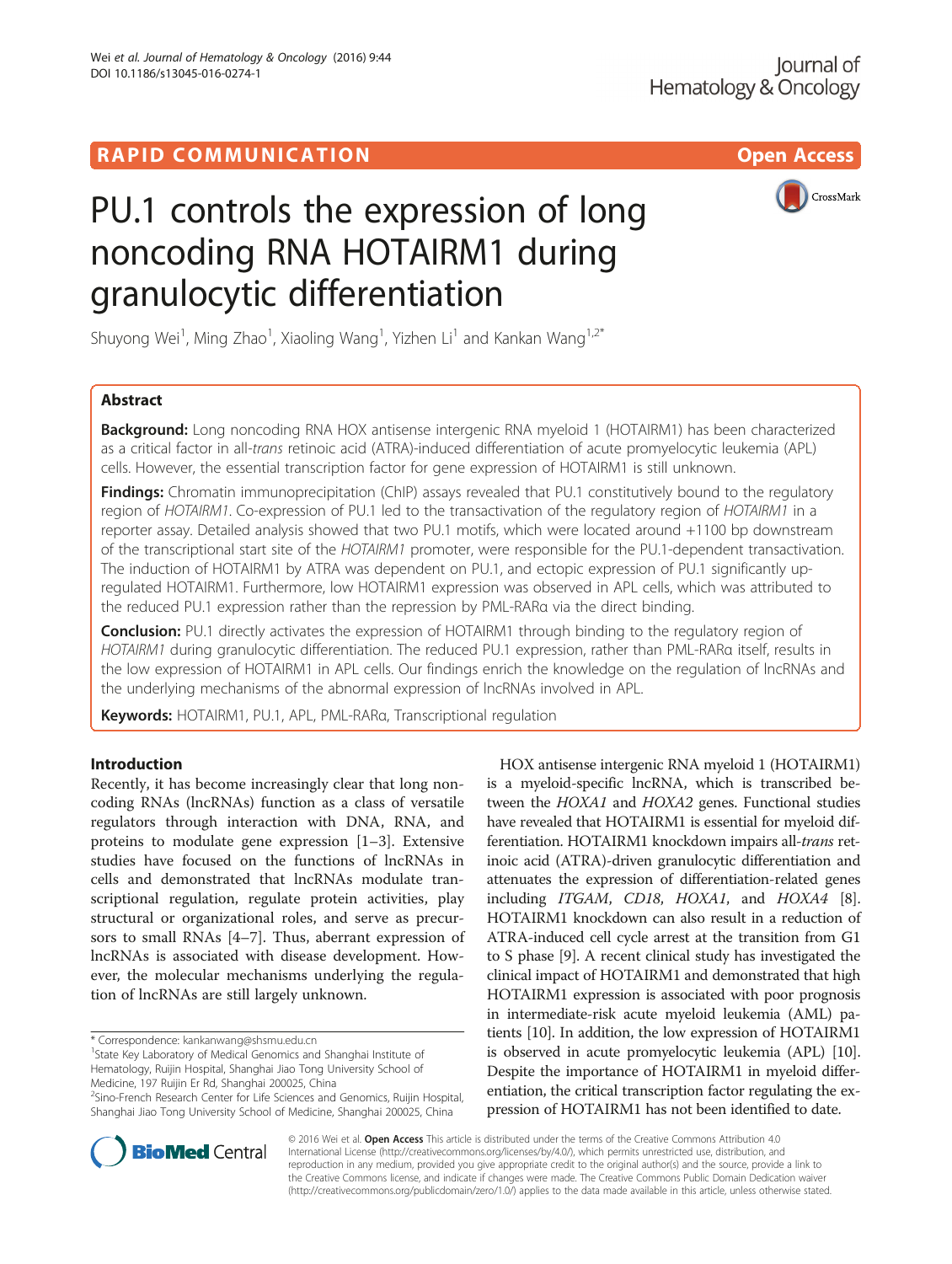Transcription factor PU.1 is a master regulator in the control of myeloid differentiation [[11](#page-7-0)–[13\]](#page-7-0). PU.1 transcriptionally regulates the genes necessary for myeloid differentiation of granulocytes and monocytes, including granulocyte/macrophage colony-stimulating factor receptor (GM-CSFR) [[14](#page-7-0)–[16](#page-7-0)], CD11b [[17](#page-7-0)], CD18 [\[18](#page-7-0)], and myeloperoxidase [\[19\]](#page-7-0). A tightly regulated level of PU.1 is essential for normal hematopoiesis. Dysregulation of PU.1 can lead to the development of AML [[20](#page-7-0)–[22](#page-7-0)]. Our previous work [\[23, 24](#page-7-0)] showed that, in the development of APL, both the targets and the expression level of PU.1 are inhibited by the oncogenic PML-RARα fusion protein, which is generated by the chromosomal translocation, t(15;17). Afterwards, a series of PU.1-regulated genes, such as genes encoding HCK [\[25](#page-7-0)] and immunoproteosomes [\[26](#page-7-0)], have been reported to contribute to APL leukemogenesis due to the dysregulation of their expression. During the treatment of APL, ATRA restores the expression of both PU.1 and its downstream target genes by degrading PML-RARα, thus relieving the differentiation block [[27](#page-7-0)–[29](#page-8-0)]. Moreover, genome-wide binding profiling of these APL-associated transcription factors, e.g., PML-RARα and PU.1, has demonstrated that the molecular consequences of these transcription factors are undoubtedly complex, as they associate with and likely regulate a relatively large number of diverse genes accounting for as much as 10–15 % of the genome [\[30](#page-8-0)]. Those target genes include not only protein-coding genes but also noncoding transcripts, especially lncRNAs.

In this study, using chromatin immunoprecipitation (ChIP) and luciferase reporter assays, we found that PU.1 bound to the regulatory region of HOTAIRM1 in vivo and transactivated this region, which was mainly mediated through two PU.1 motifs around +1100 bp downstream to the transcription start site (TSS). Furthermore, PU.1 knockdown down-regulated HOTAIRM1 and PU.1 overexpression increased HOTAIRM1. Finally, we revealed that

the reduced PU.1 expression was responsible for the low HOTAIRM1 expression in APL cells.

#### Results

# The induction of HOTAIRM1 upon ATRA treatment requires intermediate protein synthesis

It has been shown that HOTAIRM1 is up-regulated in APL cells upon exposure to ATRA and plays a critical role in myeloid differentiation [[8\]](#page-7-0). Since HOTAIRM1 has two variants, we designed variant-specific primers to examine the expression of each variant in APL-derived NB4 cells upon ATRA treatment. As shown in Fig. 1a, HOTAIRM1 variant 2 was the major isoform that was expressed both before and after ATRA treatment. By comparison, HOTAIRM1 variant 1 was far less abundant than variant 2. Both variants were up-regulated upon ATRA treatment. To investigate whether the induction of HOTAIRM1 was a direct effect of ATRA, NB4 cells were pretreated with a translation inhibitor cycloheximide (CHX) for 30 min prior to the addition of ATRA to interfere with the translation process of newly synthesized proteins. As shown in Fig. 1b, CHX significantly impaired the up-regulation of both HOTAIRM1 variants by ATRA, suggesting that the induction of HOTAIRM1 requires newly synthesized intermediate protein(s).

### PU.1 directly binds to the regulatory region of HOTAIRM1

To search for the newly synthesized regulatory factors involved in the up-regulation of HOTAIRM1, we first identified the regulatory region responsible for the transcriptional regulation of HOTAIRM1, which can be defined using binding profiles of H3K4me3 and H3K27Ac. Due to the myeloid-specific expression of HOTAIRM1, we chose CD14+ monocytes (a myeloid lineage) for the analysis. We utilized the chromatin immunoprecipitation (ChIP)-seq data generated by the ENCODE Project Consortium [[31](#page-8-0)]. The binding profiles were displayed using the UCSC Genome Browser (<http://genome.ucsc.edu>)

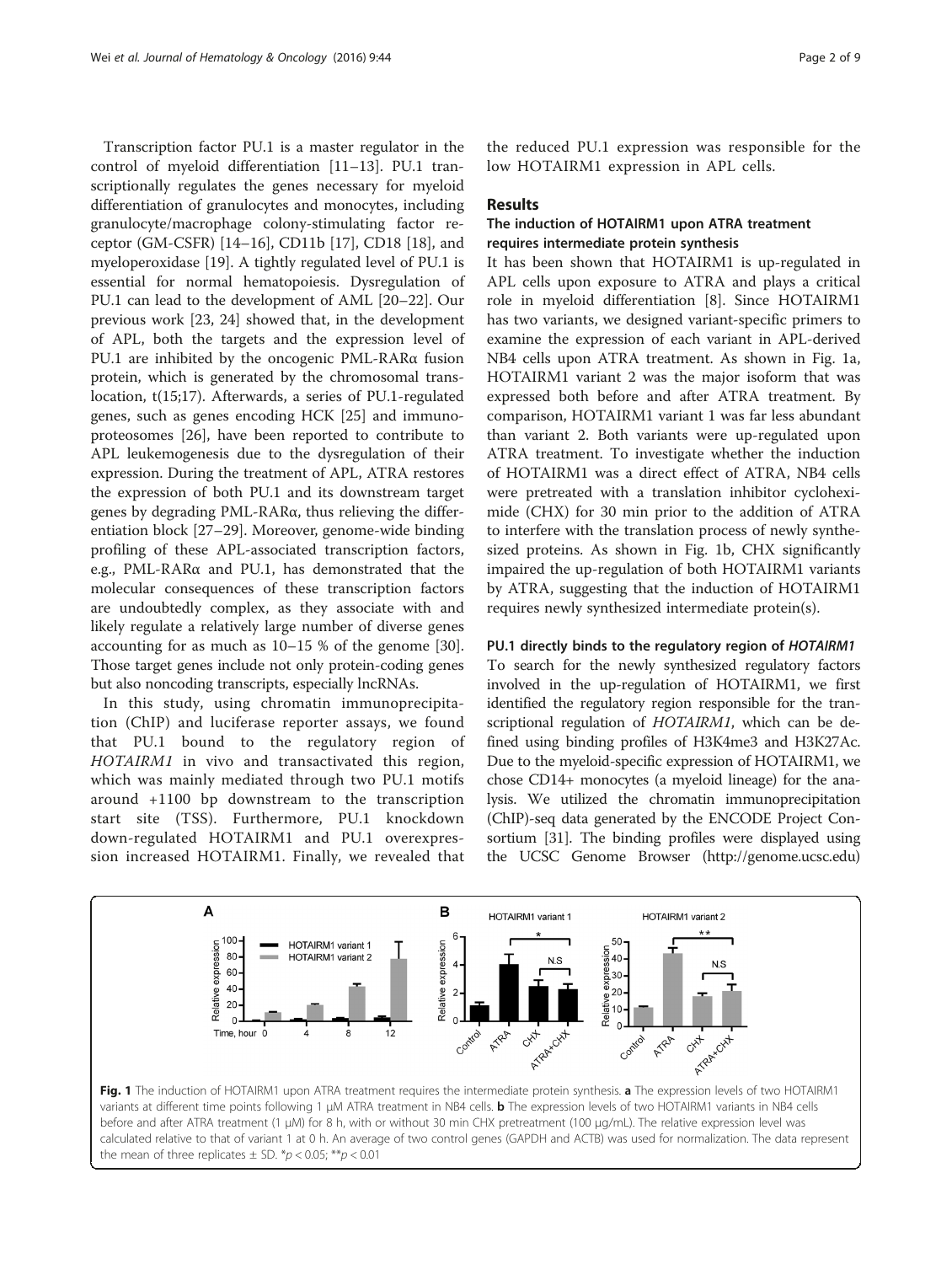<span id="page-2-0"></span>[[32](#page-8-0)]. As shown in Fig. 2a, the enrichment of H3K4me3 and H3K27Ac binding was found to be located from about −100 bp upstream of the transcription start site (TSS) to approximately +1200 bp downstream of the TSS. The data indicated that this region mediated the transcription of HOTAIRM1 and this region was used in the following experiment and analysis. We then investigated the significantly enriched transcription factor binding sites within this regulatory region of HOTAIRM1 using Matinspector [[33](#page-8-0)]. Interestingly, we found eight putative binding sites for PU.1 (Fig. 2b), which is a hematopoietic transcription factor involved in myeloid differentiation and up-regulated upon ATRA treatment. To analyze the binding of PU.1, we performed ChIP assays in ATRA-treated NB4 cells. We designed six primer pairs to search for the in vivo binding of PU.1 around these eight PU.1-motif-containing sites. The closely located motifs were investigated using the same set of the primers. The primer pair "+600" covered motifs at +586 and +629 and the primer pair "+1100" covered motifs at  $+1067$  and  $+1123$ . The regions upstream (−400) and downstream (+1600) of the regulatory region and an irrelevant region (NC) were used as negative controls. As shown in Fig. 2c, the position around +1100 bp downstream to the TSS showed dramatically significant enrichment of PU.1 binding in NB4 cells, and this was far more noticeable than the other putative sites. Additionally, we also detected the PU.1 binding in another myeloid cell line, U937, which belongs to a different AML subtype but can also undergo myeloid differentiation upon ATRA treatment. The similar PU.1 binding pattern was observed in ATRA-treated U937 cells, ruling out cell line-specific phenomena. The data together indicated that PU.1 directly bound to the regulatory region of HOTAIRM1.

# PU.1 transactivates HOTAIRM1 through the +1100 region in the HOTAIRM1 promoter

To further investigate whether PU.1 transactivates the regulatory region of HOTAIRM1 through the PU.1 binding sites identified above, we employed the luciferase reporter assay in HEK-293T cells, which lack endogenous PU.1. We cloned a 1370 bp fragment of the regulatory region of HOTAIRM1 spanning from −134 to +1237 into a luciferase reporter plasmid, which was designated as pGL3-HOTAIRM1 (Fig. [3a](#page-3-0)). We also included one mutant form of the complete regulatory region in which the core sequences of PU.1 sites at +1067 and +1123 were mutated from GGAA to CCAA, and one truncated construct spanning from −134 to +911 and lacking PU.1 sites on the +1100 region. As shown in Fig. [3b,](#page-3-0) coexpression of PU.1 resulted in significant activation of

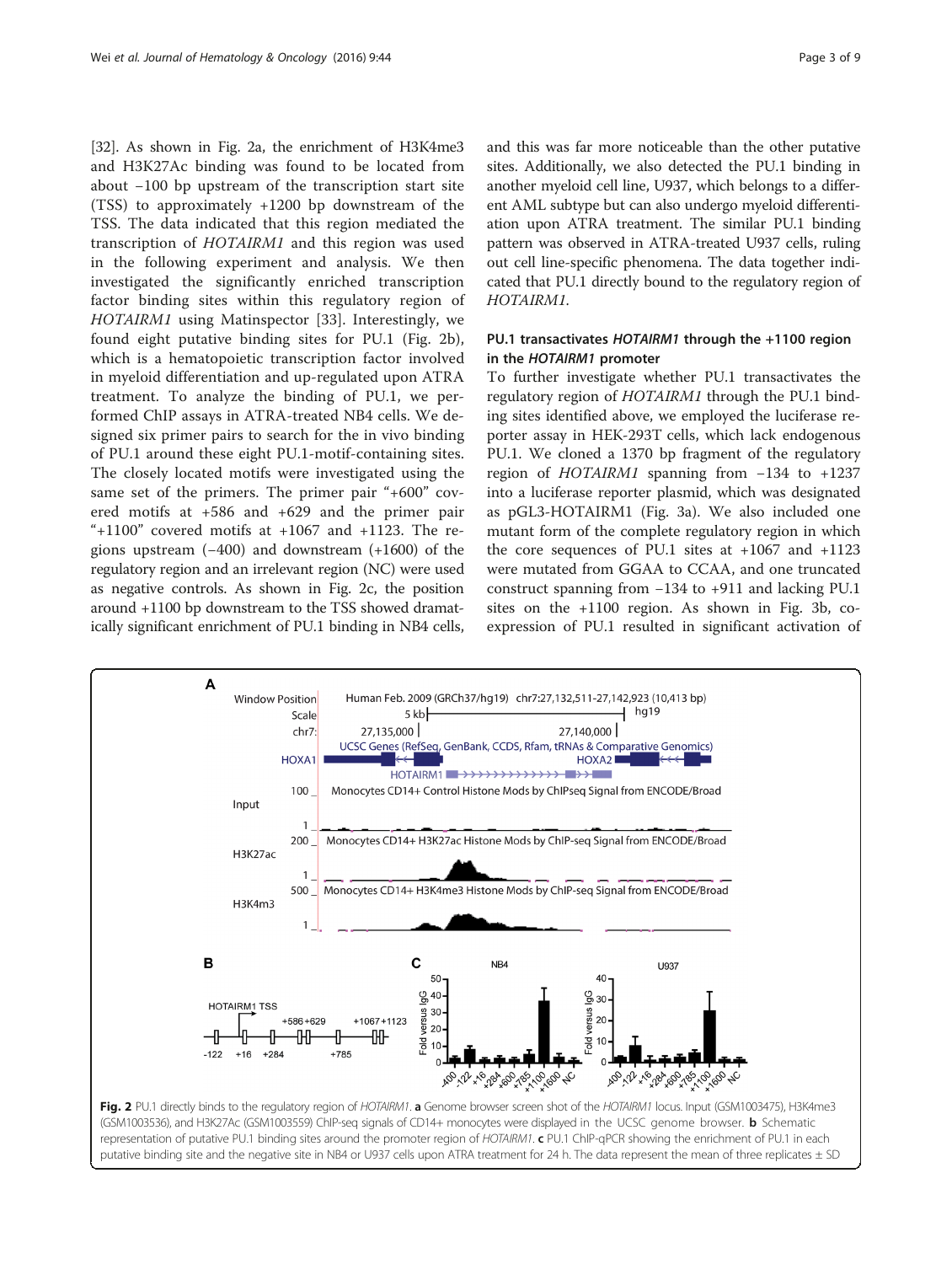<span id="page-3-0"></span>

the full-length regulatory region of HOTARIM1. In contrast, the transactivation ability of PU.1 on the regulatory region of HOTAIRM1 was significantly reduced in both PU.1 mutated and PU.1-truncated constructs (Fig. 3b). The results indicated that PU.1 could transactivate the HOTAIRM1 promoter, and PU.1 motifs at +1067 and +1123 were essential for the transcriptional activation of HOTAIRM1.

# The induction of HOTAIRM1 is dependent on PU.1 during granulocytic differentiation

Next, we investigated the dependency of HOTAIRM1 on PU.1 in a hematopoietic context. To examine the in vivo regulation by PU.1, we silenced PU.1 in NB4 cells, followed by ATRA treatment for 24 h. To rule out off-target effects, two siRNAs against PU.1 were used and their knockdown efficiencies were around 63 and 74 %, respectively (Fig. 4). As a positive control, ITGAM (encoding myeloid integrin CD11b), whose expression is known to rely on PU.1 [\[17](#page-7-0)], showed a significant reduction. We used HNRNPH1 as negative control, as its expression level was not affected by the PU.1 level. Both HOTAIRM1 variants were significantly reduced in PU.1 knockdown cells compared with negative control cells (Fig. 4), suggesting that PU.1 was essential for the expression of HOTAIRM1 during granulocytic differentiation.

Additionally, we also detected the effect of arsenic trioxide (ATO), another effective agent used in APL therapy, on HOTAIRM1 expression. We found that ATO had almost no effect on the expression levels of HOTAIRM1 and PU.1 (Additional file [1:](#page-7-0) Figure S1), further supporting the above observation that the induction of HOTAIRM1 depended on the up-regulation of PU.1.

# Low HOTAIRM1 expression is observed in APL cells, which is attributed to the reduced PU.1 expression, rather than the direct binding and repression by PML-RARα

Since HOTAIRM1 expression is up-regulated during ATRA-induced granulocytic differentiation of APL cells, we were interested in HOTAIRM1 expression in APL cells. We first compared the expression of HOTAIRM1 between APL cells and non-APL cells using AML cell lines. In APL patient-derived NB4 cells, the expression abundancy of both HOTAIRM1 and PU.1 was significantly lower than that in non-APL AML cells (U937 and HL60) (Fig. [5a\)](#page-4-0). To validate this finding in a large cohort of patient samples, we utilized previously published transcriptome data [\[34](#page-8-0)] to compare their expression between APL patient samples and non-APL AML patient samples. As shown in Fig. [5b,](#page-4-0) compared to non-APL AML, HOTAIRM1 was noticeably lower in APL patients, which is consistent with a recent clinical study on AML

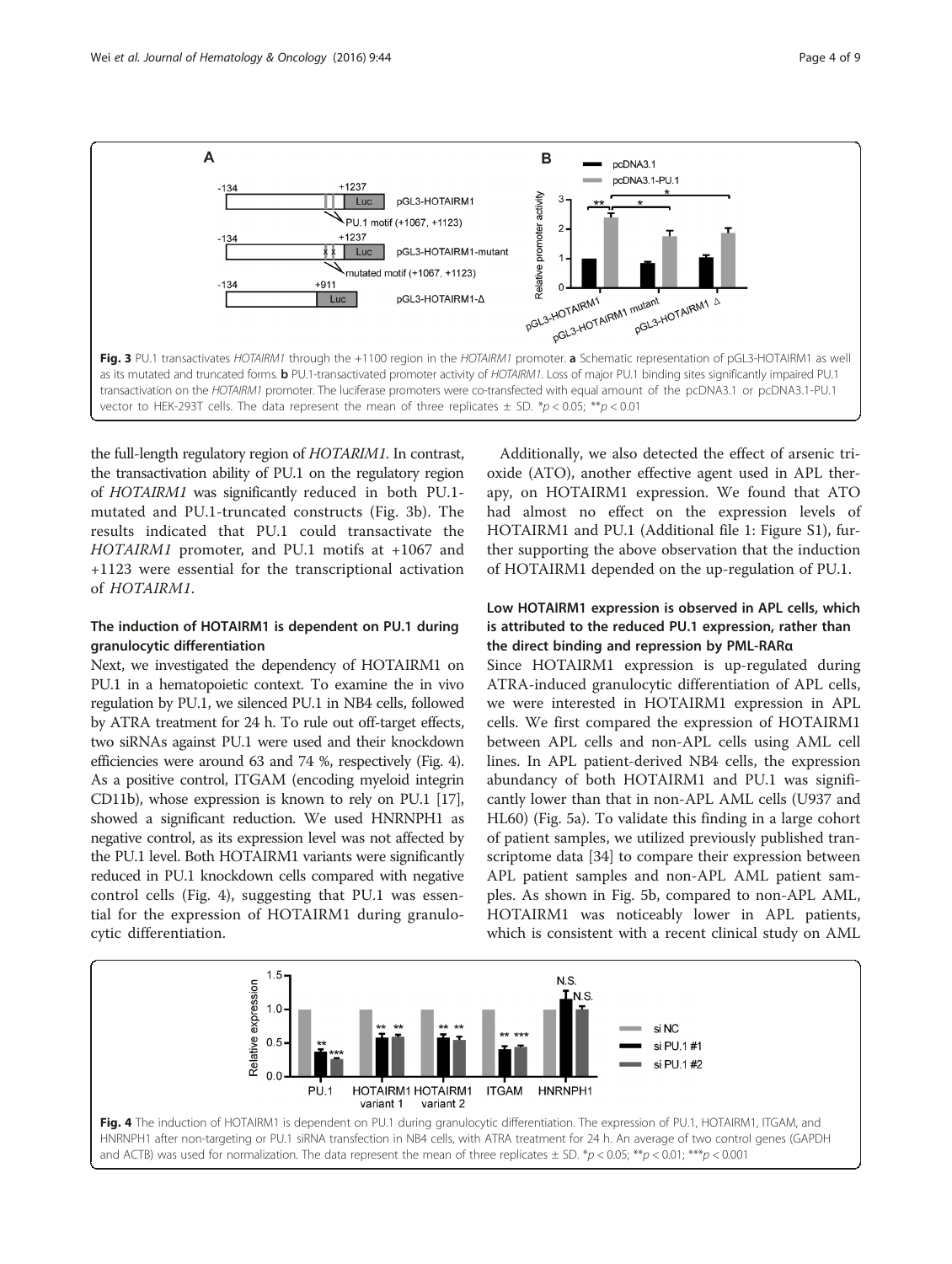<span id="page-4-0"></span>

patients [[10\]](#page-7-0). Similarly, PU.1 was also lower in APL, supporting the above cell line-based results.

Low expression of HOTAIRM1 in APL could be due to several possibilities. First, since PML-RARα generally acts as a repressor on its direct target genes by recruiting co-repressors, such as HDAC1, N-coR, and SMRT [[27\]](#page-7-0), HOTAIRM1 expression might be repressed by the direct PML-RARα binding. To test this possibility, we first examined whether PML-RARα could directly bind to the regulatory region of HOTAIRM1 using ChIP-qPCR assays. As shown in Fig. 5c, there was no enrichment of either PML or RARα binding around the regulatory region of HOTAIRM1 in NB4

cells, indicating that PML-RARα did not directly bind to the HOTAIRM1 promoter to repress its expression. The luciferase reporter assay also showed that PML-RARα had minimal impact on the promoter activity of HOTAIRM1 (Fig. 5d). Both tests excluded the possibility of the direct binding and repression by PML-RARα.

Second, since we showed that HOTAIRM1 was a PU.1 target gene and was activated by PU.1 (Figs. [2](#page-2-0) and [3](#page-3-0)), and since PML-RARα is capable of repressing PU.1-regulated genes [[23](#page-7-0)], another possibility might be that PML-RARα repressed PU.1-dependent transactivation of HOTAIRM1. This possibility was ruled out by the observation that PML-RARα led to a negligible change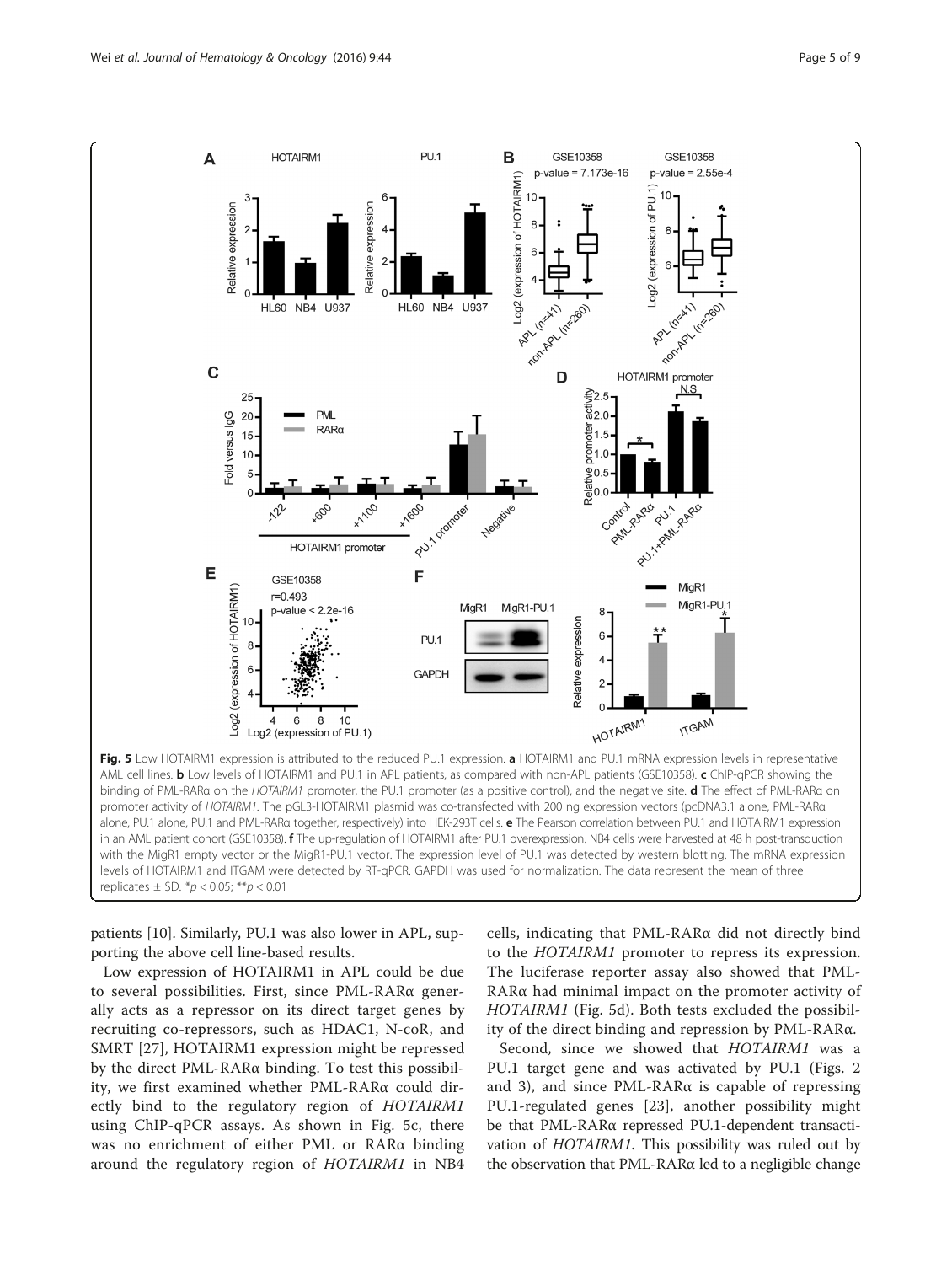in PU.1-mediated transactivation through the luciferase reporter assay (Fig. [5d\)](#page-4-0).

Third, low HOTAIRM1 expression could be attributed to the reduced PU.1 expression in APL since PU.1 expression is repressed by PML-RARα due to disruption of PU.1 autoregulation [\[23](#page-7-0), [35\]](#page-8-0). To test this possibility, we first examined the correlation between PU.1 and HOTAIRM1 in a large cohort of AML patient samples [[34\]](#page-8-0). We found a significant positive correlation between PU.1 expression and HOTAIRM1 expression  $(r = 0.493,$  $p < 2.2e^{-16}$ ) (Fig. [5e](#page-4-0)). To support this finding, we rescued the PU.1 expression by over-expressing PU.1 in PML-RARα-positive NB4 cells. With PU.1 ectopic expression, HOTAIRM1 expression was increased more than five-fold in NB4 cells (Fig. [5f](#page-4-0)). This also provided an explanation for the up-regulation of HOTAIRM1 in NB4 cells upon ATRA treatment: ATRA restored the expression of PU.1 [[29\]](#page-8-0) and then the up-regulated PU.1 transactivated HOTAIRM1.

Taken together, the data suggested that low HOTAIRM1 expression in APL cells was attributed to the reduced PU.1 expression rather than repression by PML-RARα via the direct binding.

#### Discussion

Recently, extensive studies have been carried out to understand the functions of lncRNAs, but fewer studies have focused on the regulation of lncRNAs. In this study, we reveal that the transcription factor PU.1 controls the expression of the lncRNA HOTAIRM1, which acts as a critical noncoding regulator in ATRA-induced granulocytic differentiation of APL cells. On the one hand, we showed that HOTAIRM1 was not a direct ATRA-responsive gene, and the observed up-regulation of HOTAIRM1 induced by ATRA was a secondary event that was dependent on the expression of PU.1 activated by ATRA.

On the other hand, we observed low HOTAIRM1 expression in APL cells and revealed that low expression was attributed to the reduced PU.1 expression, rather than the direct binding and repression of PML-RARα. To support these observations, we provided the evidence that PU.1 constitutively bound to the regulatory region of HOTAIRM1 to transactivate the promoter activity of HOTAIRM1 and identified the two PU.1 motifs responsible for the PU.1-dependent transactivation. These findings enrich our knowledge on the regulation of lncRNAs and the underlying mechanisms of the abnormal expression of lncRNAs involved in APL.

Our first contribution is identifying HOTAIRM1 as a novel target of PU.1. This finding implicates that there still exist unidentified PU.1 targets that are essential for myeloid differentiation. To date, most of the known PU.1 direct target genes participating in myeloid

differentiation belong to protein-coding genes [\[36](#page-8-0)]. To the best of our knowledge, few have reported the role of PU.1 in the modulation of lncRNAs during myeloid differentiation. Our work presents an example of lncRNAs as the PU.1 target. In addition to HOTAIRM1, there are perhaps hundreds of lncRNA candidates potentially under the transcriptional control of PU.1, among which some are likely correlated with or necessary for myeloid differentiation. Systematic approaches like ChIP-seq and RNAseq would be a powerful tool to globally identify these PU.1 candidate targets. In addition, we also identified the direct binding site of PU.1 at the +1100 downstream of the TSS of the HOTAIRM1 promoter. It is worth mentioning that it was possible that the −122 region might also have a partial impact on the promoter activity of HOTAIRM1, although we focused on the +1067/+1123 locus in the luciferase reporter assay (Fig. [3b](#page-3-0)). The contribution from the −122 region was probably much less than the +1067/+1123 region, since the in vivo PU.1 binding signals at the +1067/+1123 locus were markedly higher than those at the −122 locus (Fig. [2c\)](#page-2-0).

Second, our work suggests the role of HOTAIRM1 in the PU.1-mediated regulation network during myeloid differentiation. PU.1 regulates differentiation as well as cell cycle and proliferation. For example, exogenous PU.1 expression up-regulates endogenous PU.1 levels in progenitor cells, which is achieved by the induction of cell cycle lengthening, suggesting a positive feedback circuit between PU.1 and the cell cycle in the modulation of myeloid differentiation [[37](#page-8-0)]. PU.1 occupies the CDK6 gene promoter and directly stimulates CDK6 transcription, coordinating proliferation and differentiation [\[38](#page-8-0)]. Our work found that HOTAIRM1 was transcriptionally activated by PU.1 and their expression levels were significantly correlated in AML patients. Interestingly, HOTAIRM1 also regulates myeloid differentiation [\[8](#page-7-0)] and cell cycle arrest [\[9](#page-7-0)]. In addition, HOTAIRM1 modulates CD18 and ITGAM [\[8](#page-7-0)], which are known to be transcriptionally controlled by PU.1 [[17, 18\]](#page-7-0). These findings suggest that HOTAIRM1 may participate in the downstream PU.1-dependent transcription regulation during myeloid differentiation. In another word, HOTAIRM1 may act as a downstream effector of PU.1 by regulating myeloid differentiation-associated genes and cell cycle-related genes.

Third, our research provides insights into the tissue specificity of HOTAIRM1. Tissue specificity is a characteristic of lncRNAs, which usually exhibit a more restricted expression pattern than protein-coding genes [[39, 40\]](#page-8-0). Most recently, lncRNAs have been demonstrated to be dynamically expressed during erythropoiesis and these erythriod-specific transcripts are under the direct transcriptional control of core erythroid transcription factors GATA1, TAL1, or KLF1 [[41\]](#page-8-0). In our work, we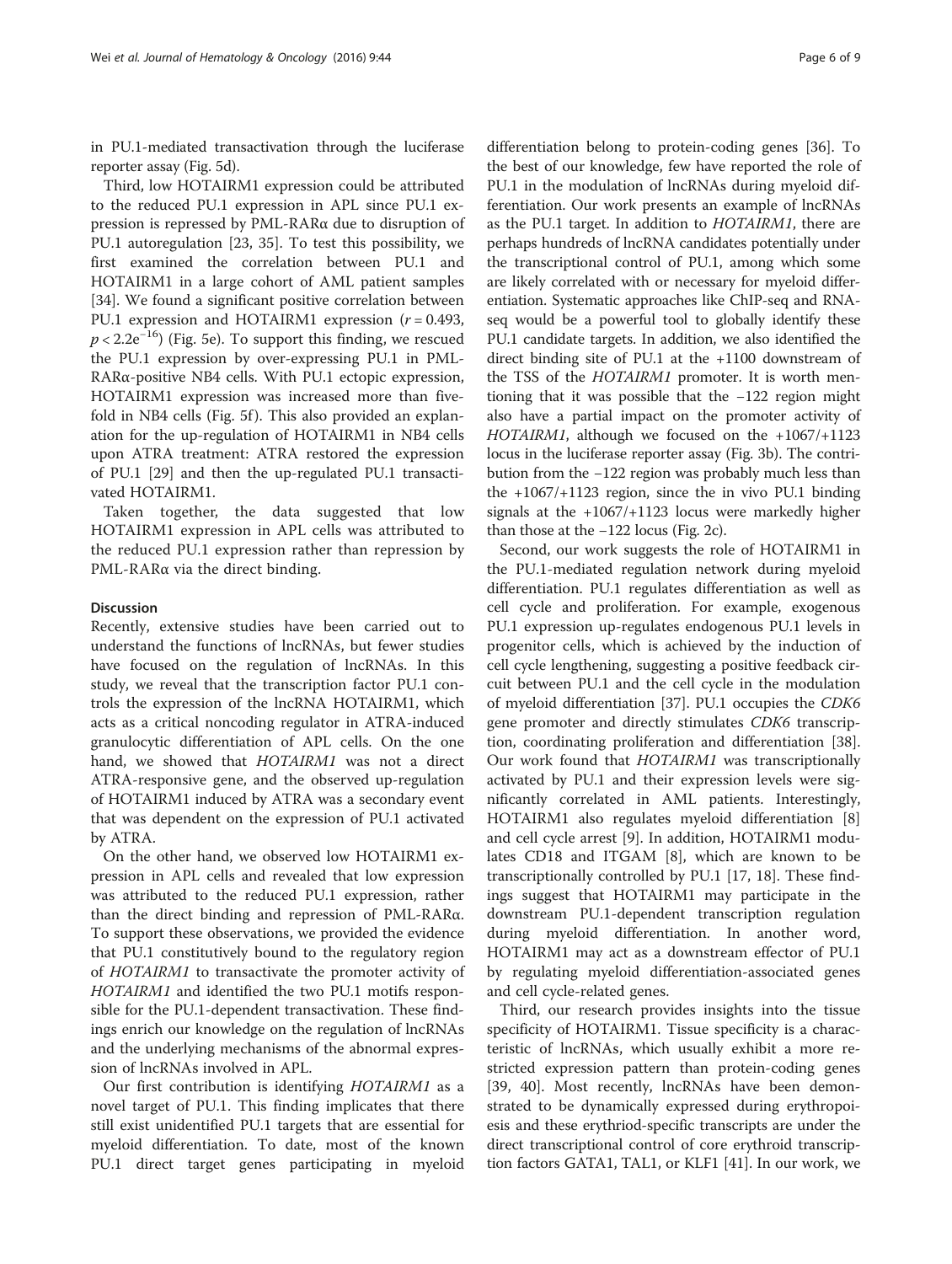dissected the regulation control of HOTAIRM1 by PU.1. Since PU.1 is prominent in myeloid cells, increases during myeloid differentiation, and achieves the highest level in mature granulocytes and monocytes [\[42\]](#page-8-0), our results provide a reason to explain the high tissue specificity of HOTAIRM1 in myeloid cells. To fully explain the myeloid specificity of HOTAIRM1, more studies will be done to learn the whole picture of the combinational and coordinated regulation of HOTAIRM1 by other tissue-restricted transcription factors.

Finally, our work revealed the mechanism underlying the dysregulation of HOTAIRM1 in APL cells. PML-RARα is a critical factor required for the initiation and development of APL. At the transcriptional level, PML-RARα represses genes indispensable for normal granulocytic differentiation through multiple ways. First, PML-RARα interferes with the retinoid acid receptor α (RARα) signaling. As a potent transcriptional repressor, PML-RARα directly binds to the retinoic acid response elements (RAREs), recruiting co-repressor proteins such as DAXX, NcoR, and HDAC1 or methylating enzymes such as DNMT1 and DNMT3A, thereby leading to transcriptional repression [[43](#page-8-0)]. Second, PML-RARα directly binds to PU.1-RAREh (RARE half) binding sites, physically interacts with PU.1, and thus inhibits PU.1-dependent transactivation of myeloid differentiationassociated genes, including SPI1 (PU.1), HCK, PSMB10, and IRF1 [[23\]](#page-7-0). Our study provides an example of the third scenario, which receives less attention in the past compared to the former two scenarios. We did not observe the direct binding of PML-RARα in the regulatory region of HOTAIRM1. Instead, we found that the dysregulated expression level of HOTAIRM1 was due to the inhibition of PU.1, which suggested the PML-RARαsuppressive effect on HOTAIRM1 was indirect. Also, this explains the noticeably low level of HOTAIRM1 in APL and suggests that the indirect suppression by PML-RARα can also be potent. Considering the indispensable role of HOTAIRM1 in myeloid differentiation [[8\]](#page-7-0), our work shows that PML-RARα-indirect inhibition of HOTIARM1 contributes to the differentiation block in APL, which provides an additional mechanism for leukemogenesis in APL.

In conclusion, we identify the lncRNA HOTAIRM1 as a novel PU.1-targeted gene and PU.1 mediates the myeloid-specific expression of HOTAIRM1. PU.1 dependent transactivation of HOTAIRM1 relies on the two PU.1 motifs at the +1100 region of the HOTAIRM1 promoter. The inhibition of PU.1 by PML-RARα contributes to the low HOTAIRM1 level in APL cells, which allows us to understand further how the oncofusion protein PML-RARα blocks myeloid cells at the promyelocytic stage during the development of APL.

# Materials and methods

# Cell culture and reagents

HEK-293T cells were cultured in DMEM (Gibco, Carlsbad, CA, USA) containing 10 % fetal bovine serum (Moregate Biotech, Bulimba, QLD, Australia), and NB4, HL60, and U937 cells were cultured in RPMI 1640 (Gibco) supplemented with 10 % fetal bovine serum. Cells were maintained at 37 °C in a 5 %  $CO<sub>2</sub>$  incubator. All-trans retinoic acid (Sigma-Aldrich, St Louis, MO, USA) was added to NB4 or U937 cells at a final concentration of 1 μM.

#### RNA extraction and qRT-PCR

Total RNA was extracted using an RNeasy Mini Kit (QIAGEN, Hilden, Germany) according to the manufacturer's directions. Reverse transcription was performed using the SuperScript III Reverse Transcriptase (Invitrogen, Carlsbad, CA, USA). Real-time PCR was performed using the SYBR Green real-time PCR Master Mix (Toyobo, Osaka, Japan) in the Vii7 Real-Time PCR System (Applied Biosystems Inc., Foster City, CA, USA). All primers for quantitative reverse transcription-PCR (qRT-PCR) are listed in Additional file [1](#page-7-0): Table S1.

#### Plasmid construction

The regulatory region of HOTAIRM1 was amplified using NB4 genomic DNA and then cloned to a pGL3-basic luciferase reporter vector (Promega, Madison, WI, USA). The PU.1-coding sequence was amplified using NB4 cDNA and then cloned to the MigR1 vector (Addgene).

#### Chromatin immunoprecipitation assay

Chromatin immunoprecipitation (ChIP) was performed according to the Affymetrix protocol as previously described [\[44\]](#page-8-0). The following antibodies were used: anti-PU.1 (#2258; Cell Signaling Technology, Danvers, MA, USA), anti-RARα (C-20 X; Santa Cruz Biotechnology, Santa Cruz, CA, USA), and anti-PML (H238 X; Santa Cruz). All primers for ChIP-qPCR are listed in Additional file [1](#page-7-0): Table S2.

#### Luciferase reporter assay

Luciferase assays were conducted in HEK-293T cells as previously described [[25](#page-7-0)]. Dual-luciferase reporter assays (Promega) were performed 24 h after transfection by Lipofectamine 2000 (Invitrogen). Renilla luciferase plasmids were used as an internal control for transfection efficiency correction.

#### siRNA transfection

The siRNA oligos were transiently transfected to NB4 cells using Nucleofector Kit V (Amaxa Biosystems, Gaithersburg, MD, USA) according to the manufacturer's instructions. PU.1-targeting siRNA oligos matching the sequences: CACUCAAGGCUCUUUGCUU (siPU.1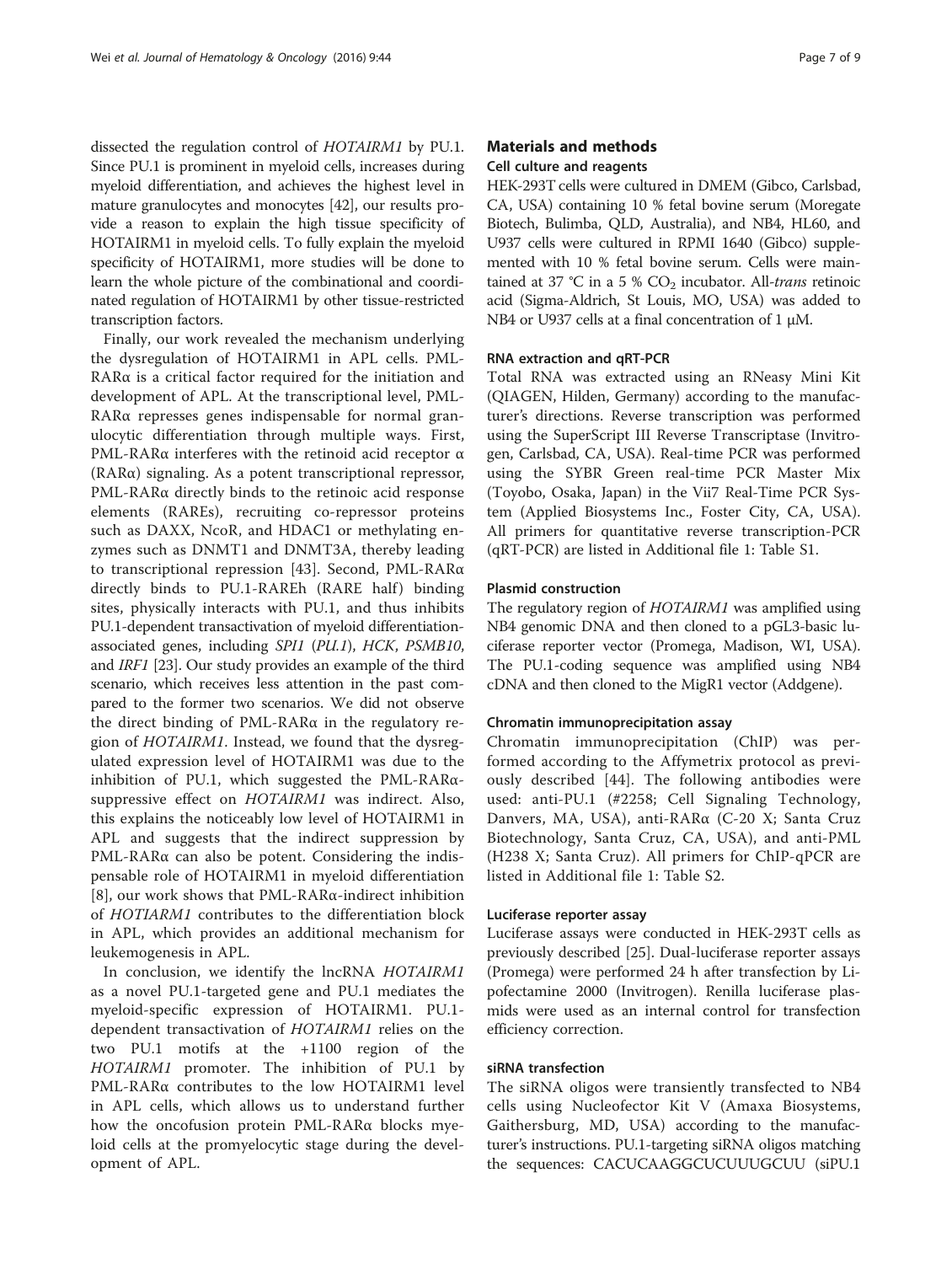<span id="page-7-0"></span>#1) and GAUGUUACAGGCGUGCAAA (siPU.1 #2), and a negative control siRNA (AGCGUGUAGCUAGCAG AGG), were used. After transfection for 24 h, cells were harvested for qRT-PCR.

#### Retroviral transduction

The MigR1 vector (Addgene) was used to transduce NB4 cells for PU.1 overexpression. The preparation of retroviruses and transduction was done as previously described [[45](#page-8-0)]. Briefly, the MigR1-PU.1 vector and the envelope plasmids were co-transfected into HEK-293T cells. After 48 h, retroviral supernatants were collected for transduction. NB4 cells were harvested at 48 h post-transduction.

#### Gene expression analysis

The transcriptome data was provided by Tomasson et al. [[34](#page-8-0)] (GSE10358). Robust multi-array average (RMA) [[46](#page-8-0)] was used to calculate the expression level of HOTAIRM1 and PU.1.

# Additional file

[Additional file 1:](dx.doi.org/10.1186/s13045-016-0274-1) Figure S1. Arsenic trioxide had minimal effect on the expression levels of HOTAIRM1 and PU.1. Table S1: Primers for RT-qPCR. Table S2: Primers for ChIP-qPCR. (DOCX 35 kb)

#### Abbreviations

AML: acute myeloid leukemia; APL: acute promyelocytic leukemia; ATRA: all-trans retinoic acid; ChIP: chromatin immunoprecipitation; CHX: cycloheximide; lncRNA: long noncoding RNA; qRT-PCR: quantitative reverse transcription-PCR; TSS: transcription start site.

#### Competing interests

The authors declare that they have no competing interests.

#### Authors' contributions

SYW and KKW designed the study. SYW and XLW performed the experiments. MZ and SYW performed the analysis. KKW and SYW wrote the manuscript. KKW, SYW and YZL revised the manuscript. All authors read and approved the final manuscript.

#### Acknowledgements

This work was supported in part by National Natural Science Foundation Grants of China (81530003, 81270625 and 91440114), Shanghai Leading Talent Projects (2015008), the Academic Leader Program of Shanghai Science and Technology Committee (2015137), and the Samuel Waxman Cancer Research Foundation. We also appreciate the help from Xuefei Ma and Jingming Li, who provided experimental input and assistance for the revised manuscript.

#### Received: 21 February 2016 Accepted: 25 April 2016 Published online: 04 May 2016

#### References

- 1. Gendrel AV, Heard E. Noncoding RNAs and epigenetic mechanisms during X-chromosome inactivation. Annu Rev Cell Dev Biol. 2014;30:561–80.
- 2. Goff LA, Rinn JL. Linking RNA biology to lncRNAs. Genome Res. 2015;25: 1456–65.
- 3. Zhang H, Chen Z, Wang X, Huang Z, He Z, Chen Y. Long non-coding RNA: a new player in cancer. J Hematol Oncol. 2013;6:37.
- 4. Huang M, Chen W, Qi F, Xia R, Sun M, Xu T, et al. Long non-coding RNA ANRIL is upregulated in hepatocellular carcinoma and regulates cell apoptosis by epigenetic silencing of KLF2. J Hematol Oncol. 2015;8:50.
- 6. Zeng C, Yu X, Lai J, Yang L, Chen S, Li Y. Overexpression of the long non-coding RNA PVT1 is correlated with leukemic cell proliferation in acute promyelocytic leukemia. J Hematol Oncol. 2015;8:126.
- 7. Dhir A, Dhir S, Proudfoot NJ, Jopling CL. Microprocessor mediates transcriptional termination in genes encoding long noncoding microRNAs. Nat Struct Mol Biol. 2014;2015:1–11.
- 8. Zhang X, Lian Z, Padden C, Gerstein MB, Rozowsky J, Snyder M, et al. A myelopoiesis-associated regulatory intergenic noncoding RNA transcript within the human HOXA cluster. Blood. 2009;113:2526–34.
- 9. Zhang X, Weissman SM, Newburger PE. Long intergenic non-coding RNA HOTAIRM1 regulates cell cycle progression during myeloid maturation in NB4 human promyelocytic leukemia cells. RNA Biol. 2014; 11:777–87.
- 10. Díaz-Beyá M, Brunet S, Nomdedéu J, Pratcorona M, Cordeiro A, Gallardo D, et al. The lincRNA HOTAIRM1, located in the HOXA genomic region, is expressed in acute myeloid leukemia, impacts prognosis in patients in the intermediate-risk cytogenetic category, and is associated with a distinctive microRNA signature. Oncotarget. 2015;6:31613–27.
- 11. Tenen DG, Hromas R, Licht JD, Zhang DE. Transcription factors, normal myeloid development, and leukemia. Blood. 1997;90:489–519.
- 12. Voso MT, Burn TC, Wulf G, Lim B, Leone G, Tenen DG. Inhibition of hematopoiesis by competitive binding of transcription factor PU.1. Proc Natl Acad Sci U S A. 1994;91:7932–6.
- 13. Mossadegh-Keller N, Sarrazin S, Kandalla PK, Espinosa L, Stanley ER, Nutt SL, et al. M-CSF instructs myeloid lineage fate in single haematopoietic stem cells. Nature. 2013;497:239–43.
- 14. Hohaus S, Petrovick MS, Voso MT, Sun Z, Zhang DE, Tenen DG. PU.1 (Spi-1) and C/EBP alpha regulate expression of the granulocyte-macrophage colony-stimulating factor receptor alpha gene. Mol Cell Biol. 1995;15:5830–45.
- 15. Zhang DE, Hetherington CJ, Chen HM, Tenen DG. The macrophage transcription factor PU.1 directs tissue-specific expression of the macrophage colony-stimulating factor receptor. Mol Cell Biol. 1994;14:373–81.
- 16. Smith LT, Hohaus S, Gonzalez DA, Dziennis SE, Tenen DG. PU.1 (Spi-1) and C/EBP alpha regulate the granulocyte colony-stimulating factor receptor promoter in myeloid cells. Blood. 1996;88:1234–47.
- 17. Pahl HL, Scheibe RJ, Zhang DE, Chen HM, Galson DL, Maki RA, et al. The proto-oncogene PU.1 regulates expression of the myeloid-specific CD11b promoter. J Biol Chem. 1993;268:5014–20.
- 18. Rosmarin AG, Caprio D, Levy R, Simkevich C. CD18 (beta 2 leukocyte integrin) promoter requires PU.1 transcription factor for myeloid activity. Proc Natl Acad Sci U S A. 1995;92:801–5.
- 19. Ford AM, Bennett CA, Healy LE, Towatari M, Greaves MF, Enver T. Regulation of the myeloperoxidase enhancer binding proteins Pu1, C-EBP alpha, -beta, and -delta during granulocyte-lineage specification. Proc Natl Acad Sci U S A. 1996;93:10838–43.
- 20. Vangala RK, Heiss-Neumann MS, Rangatia JS, Singh SM, Schoch C, Tenen DG, et al. The myeloid master regulator transcription factor PU.1 is inactivated by AML1-ETO in t(8;21) myeloid leukemia. Blood. 2003;101:270–7.
- 21. Huang G, Zhang P, Hirai H, Elf S, Yan X, Chen Z, et al. PU.1 is a major downstream target of AML1 (RUNX1) in adult mouse hematopoiesis. Nat Genet. 2008;40:51–60.
- 22. Rosenbauer F, Wagner K, Kutok JL, Iwasaki H, Le Beau MM, Okuno Y, et al. Acute myeloid leukemia induced by graded reduction of a lineage-specific transcription factor, PU.1. Nat Genet. 2004;36:624–30.
- 23. Wang K, Wang P, Shi J, Zhu X, He M, Jia X, et al. PML/RARα targets promoter regions containing PU.1 consensus and RARE half sites in acute promyelocytic leukemia. Cancer Cell. 2010;17:186–97.
- 24. Zhu X, Zhang H, Qian M, Zhao X, Yang W, Wang P, et al. The significance of low PU.1 expression in patients with acute promyelocytic leukemia. J Hematol Oncol. 2012;5:22.
- 25. Zou D, Yang X, Tan Y, Wang P, Zhu X, Yang W, et al. Regulation of the hematopoietic cell kinase (HCK) by PML/RARα and PU.1 in acute promyelocytic leukemia. Leuk Res. 2012;36:219–23.
- 26. Yang X-W, Wang P, Liu J-Q, Zhang H, Xi W-D, Jia X-H, et al. Coordinated regulation of the immunoproteasome subunits by PML/RARα and PU.1 in acute promyelocytic leukemia. Oncogene. 2014;33:2700–8.
- 27. de Thé H, Chen Z. Acute promyelocytic leukaemia: novel insights into the mechanisms of cure. Nat Rev Cancer. 2010;10:775–83.